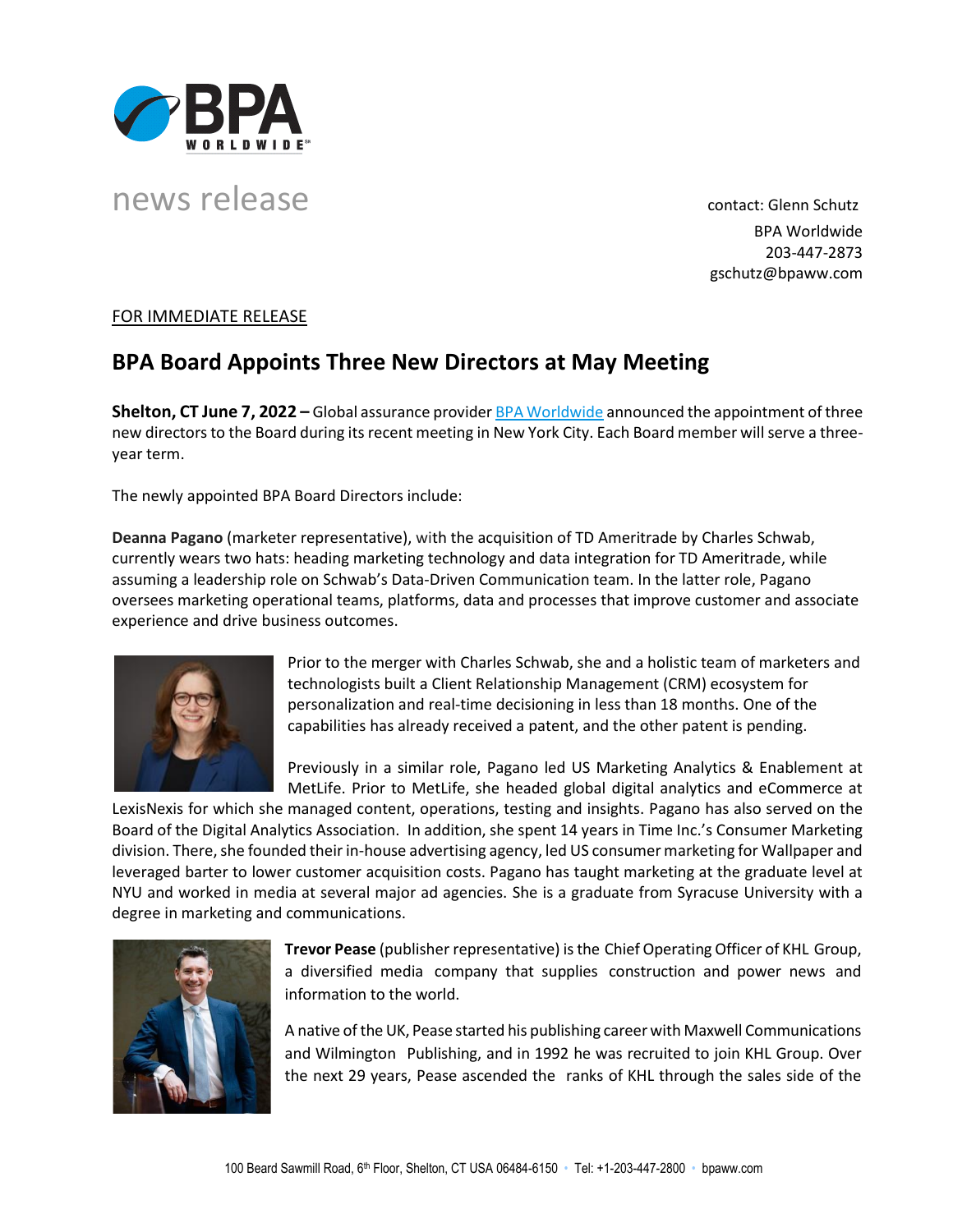business, serving as Sales Manager, Sales Director, Vice President of Sales and President of Sales. In 2002, he moved to the US to launch KHL Group Americas.

Pease is the founding publisher of *American Cranes & Transport*, launched in 2005; *Access, Lift and Handlers*, launched in 2006; and *Construction Latin America*, launched in 2011. In 2018, Pease led the further expansion of KHL Americas through the acquisition of Diesel & Gas Turbine Publication Group, which publishes five industry leading magazines, newsletters, websites and special events.

Today, Pease directs the full operations of KHL Group, which has more than 100 employees located at offices in England, Germany, United States, China, India, Brazil and Chile.

**Rhonda Wunderlin** (publisher representative) is the Senior Vice President, Performance Marketing at Questex, responsible for building the organization's seller and buyer experience from discovery through purchase and advocacy, connecting the dots to monetization. She has extensive experience in marketing and brings a holistic approach to driving the audience and customer experience through marketing and datadriven best practices.



Wunderlin has a proven track record of building highly effective teams and was honored as Modern Marketer of the Year by Oracle, 20 Women to Watch in Sales Lead Management and a 2021 Top Women In Media Change Maker honoree.

She has also served as a board member of the American Marketing Association, Oracle's Marketing Cloud Customer Advisory Board, KaiNexus Advisory Board, Software & Information Industry Association (SIIA), Intrado Customer Advisory Board, is a founding member of Omeda's Executive Advisory Board and most recently served on BPA's working group to create Reporting Standards for Digital Events (RSDE).

## **# # #**

**About BPA Worldwide.** [BPA Worldwide](http://www.bpaww.com/) is in the business of providing assurance. For 80+ years as a not-forprofit assurance service provider, BPA was originally created by advertisers, advertising agencies and the media industry to audit audience claims used in the buying and selling of advertising. Performing nearly 1,000 annual audits of media channels in more than 15 countries, BPA is a trusted resource for compliance and assurance services.

BPA's services have expanded with the launch of the iCompli brand to assist in the creation of standards and external assurance thereof. We do so for government and industry bodies. BPA iCompli Technology [Assurance](https://www.bpaww.com/certifications/bpa-icompli-certifications/tech-assurance/) provides verification that companies are compliant with industry standards in the digital advertising ecosystem.

[BPA iCompli Sustainability](https://www.bpaww.com/certifications/bpa-icompli-certifications/sustainability/) provides gap analysis, competitor benchmarking and external assurance for companies interested in following GRI, SASB, ASTM and ISO sustainability and corporate social responsibility guidelines and standards.

[BPA iCompli Events](https://www.bpaww.com/audits/event-audits/) provides verification of compliance with UFI industry standards for the measurement of trade show attendees and exhibitors.